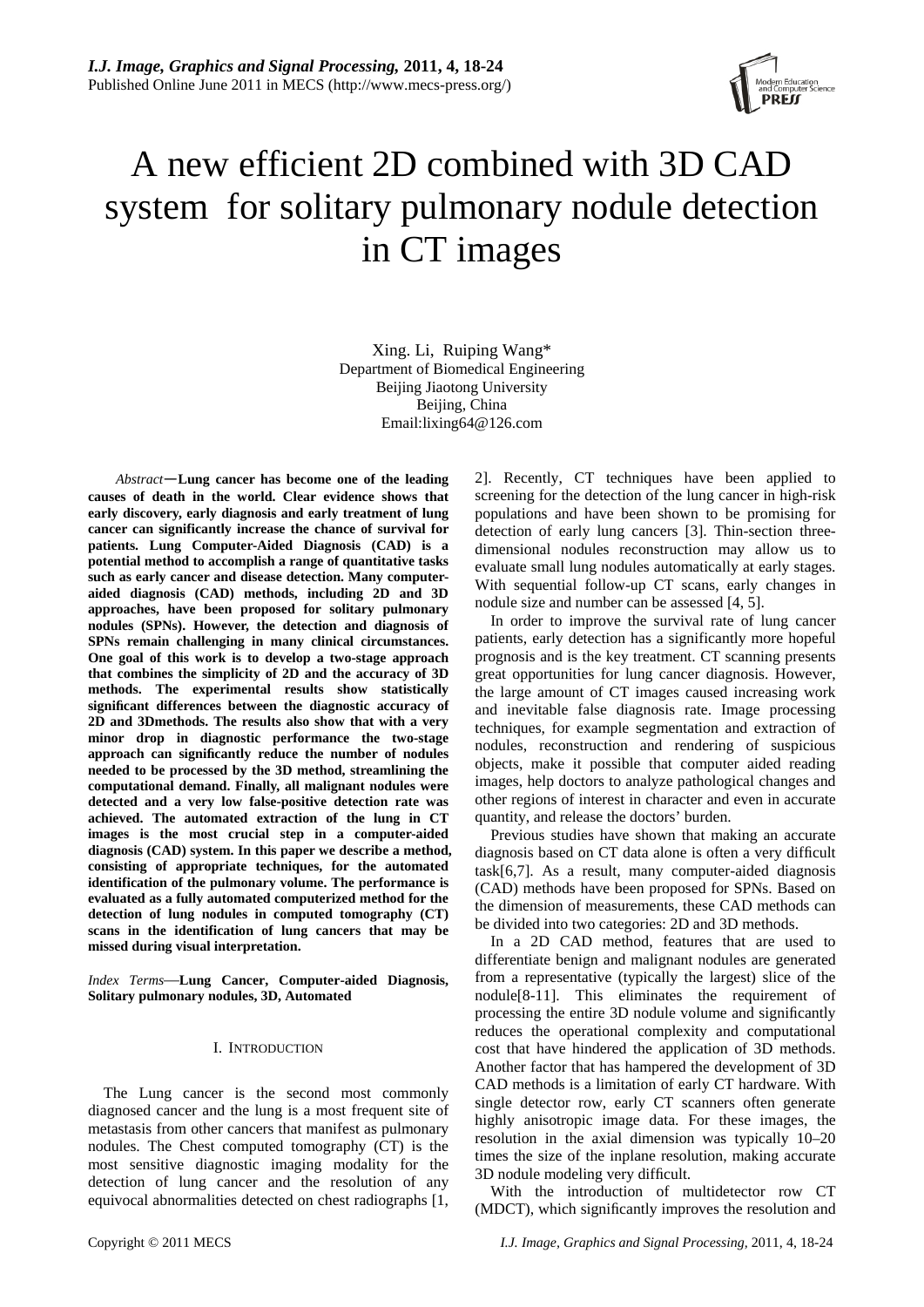acquisition time, scanning the thorax with approximately isotropic 3D resolution without significant breathing artifacts is now possible[12]. Therefore, by employing features that characterize the entire nodule, 3D CAD methods have also been proposed[13-19]. The addition of the extra dimension dramatically increases the operational complexity and computational cost. This is particularly true for nodule segmentation, considered to be one of the most difficult tasks in analyzing SPN images[20-23]. The major challenge for 3D segmentation is that nodules are frequently attached to other structures, such as the local pulmonary vas culature and the pleural surface adjoining the thoracic wall. A fully automatic segmentation method that can separate a nodule fromsuch structures is not available.As a result, laborious, slice-byslice,manual or semi-automatic segmentation operations are often required.

These additional costs required by the 3D CAD methods maybe worthwhile if the 3D method can provide better diagnostic performance than the 2D method. To the best of ourknowledge, this idea has never been studied systematically.Therefore, a first goal of this work is to compare the diagnostic performance of 2D and 3D CAD methods. Considering the operational complexity and the computational cost of the 3D method, a second goal is to develop a criterion to determine which nodules can be diagnosed reliably by the 2D method to minimize the requirement for processing using a 3D method.

The automated lung nodules detection scheme consists of four stages: lung extraction, ROI reconstruction, tubular structures elimination, and false positive reduction.

## II. LUNG EXTRACTION

Watershed transformation is a common technique for image segmentation. It is a classical and effective segmentation method by which one-pixel-wide continuous edge can be extracted. More importantly, it has the advantages of high segmentation precision and accurate positioning. Its drawbacks include oversegmentation and sensitivity to noise [24]. Currently, there are two main methods to solve the problems. The first one is post-processing for the segmented images. But this method is time-consuming and its computation is much large. The second one is preprocessing, belonging to the watershed segmentation algorithm based on the marker. According to V. Grau et al<sup>[25]</sup>, marker-based watershed algorithm is more effective to solve the oversegmentation. Therefore, Marker-based Watershed Transform is tried in this paper.

## *A. The principle of Watershed Transform*

Generally, the watershed transform is computed on the gradient image, where the boundaries of the catchment basins are located at high gradient points. The principle of the immersion-based watershed algorithm can be illustrated by imaging the gradient image as a relief, with the 'height' variable being the grey-value for each pixel position. Imagine, water immersing from the bottom of the relief (the darkest parts), every time the water reaches a minimum which corresponds to a region in the original image, a catchment basin is 'grown'. When two neighboring catchment basins eventually meet, a dam is created to avoid the water merging at that level of flooding and spilling from one basin into the other. We utilized this property to make the left and right lung separate during the transformation. When the water reaches the maximum gray-value, the union of all dams forms the watershed lines.

## *B. Marker-based Watershed Transform*

Over-segmentation is a well-known drawback in watershed segmentation. This phenomenon is more serious by applying standard watershed transform on the gradient image of a pulmonary CT slice (figure 1.(b)).

By using marker-based watershed transform proposed in this paper, we can decrease the regional minima and bound them within the regions of interest to prevent oversegmentation.

The details of our approach are described in the following steps.

(1) First, read an image and the original one is transformed into a gray image (figure a).

(2) Watershed transform is applied on the gradient image, so the step is to obtain the gradient image (right, figure1.(a)). The Sobel masking operator is applied on the CT gray image in both horizontal and vertical directions to create the gradient image. Watershed algorithm can be directly tested on it, and then its segmentation result will be as a contrast (figure b).

(3) If the over-segmentation is serious, the foreground and background should be marked. Select a circular structure element and then apply open morphological operation and morphological reconstruction (figure c).

(4) Following, apply morphological clearance operation and reconstruction, obtain its complement image (figure d).

(5) A local maximum (display the maximum areas in original image) (figure e f).

(6) Again apply an appropriate open and clearance operators to modify local maximum areas (figure g).

(7) The modified image then is changed into binary image (figure h).

(8) Finally, watershed transform on the binary image.

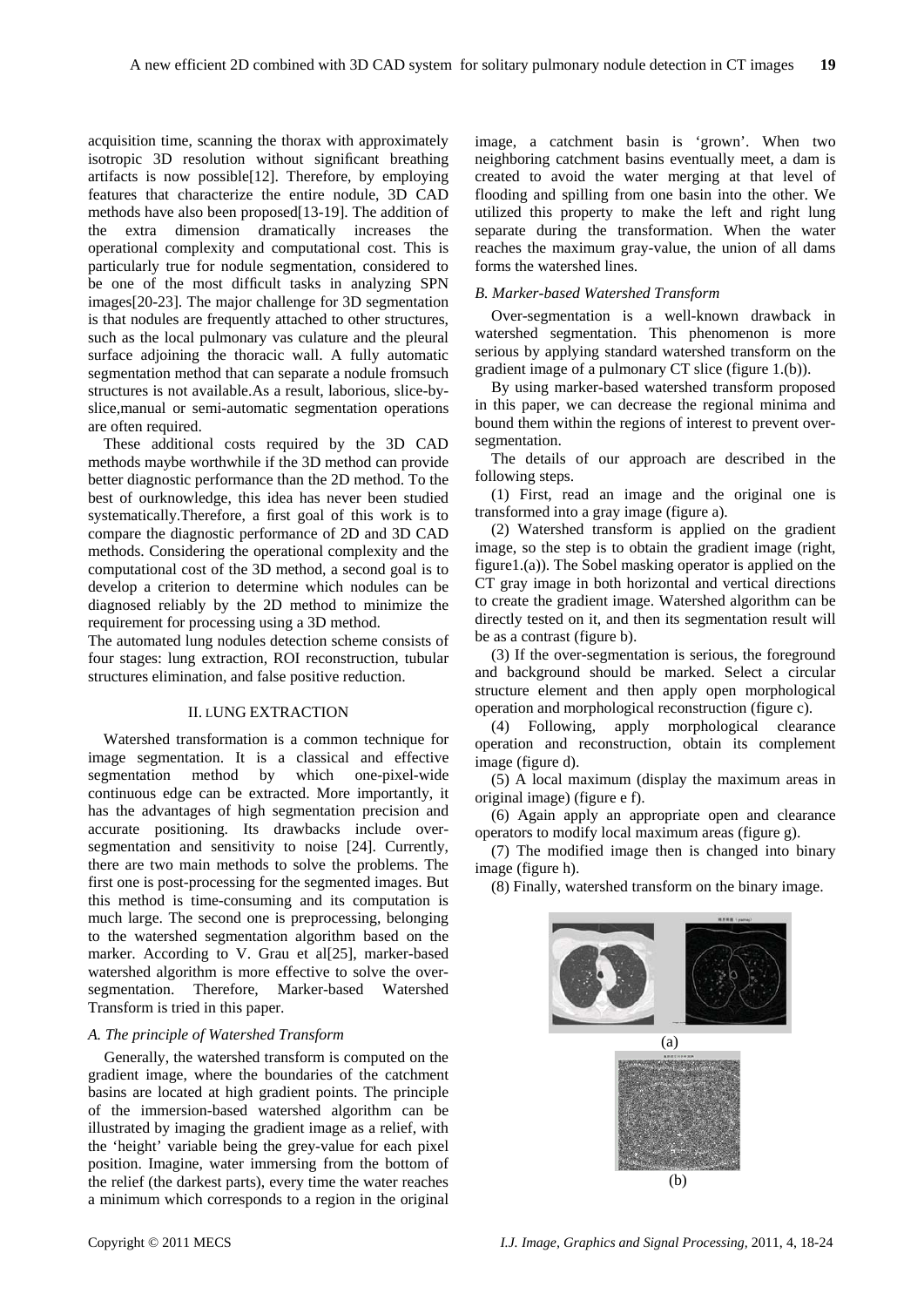

Figure 1. (a) The gray image and gradient image. (b)Apply watershed algorithm diectly without any preprocessing. The picture shows the serious over-segmentation. (c)Open and reconstruction operations. The two pictures show that, its outline is clearer after reconstruction. (d)Morphological clearance operation and reconstruction based on the picture c. The outline is kept complete, and remove some disrelated objects effectively. (e)Local maximum. (f)Local maximum displayed on the original image. (g)The modified local maximum and binary image. (h)After watershed transform.

## Ⅲ. ROI RECONSTRUCTION

The Lung nodule detection is a very difficult step in every CAD system development. Actually, in CT lung images, nodules are frequently attached to blood vessels or to the pleura; and also the grey tone is so similar to vessel sections that traditional intensity-based methods are inappropriate. Instead, an effective nodule detection algorithm must take both the grey level and the object shape into account.

Occasionally the lung extraction stage erroneously eliminatessome voxels which belong to the pulmonary parenchyma. These mistakes can lead to elimination, inclusively, of possible nodules, inducing an error in detection. This way, the reconstruction stage(Figure 2) has great importance for preservation of peripheral nodules. In our CAD system we adopt a method that uses 3D shape information to identify spherical regions with a given grey level. Following the approach described in [26], the idea is to distinguish spherical from cylindrical (typically blood vessels) shapes analyzing a shape index (SI), defined in terms of 3D characteristics, extracted from sets of voxels with grey level in the range of the nodule intensity.

In order to recover the correct lungs outlines, this stage uses the rolling-ball Algorithm [27], a mathematical morphology technique based on closing operations executed with a circular structuring element, whose radius, in this specific case, was of 30 pixels.



Figure 2. The reconstruction of aurto-segmented ROI

## Ⅳ.TUBULAR STRUCTURES ELIMINATION

We observed that among the objects identified by the 3D connectivity property exist structures that correspond to the bronchial and vascular trees. Besides, there are cases where each nodule is connected to one or more of these structures. This creates a problem for the detection of these nodules, generating the need for identifying the bronchial and vascular trees of the pulmonary parenchyma so that distinguishing these trees from possible nodules can be possible. Blood vessels are, as a rule, tubular. The depth of themedial axis varies very gradually, inclusively in ramifications. In other words, blood vessels have thickness almost constant in a certain location.Nodules have totally different characteristics. As they are compact structures, they present an abrupt increase in the depth of the medial axis. This is perceived more clearly in spiculated nodules. The process consists in verifying to which of both patterns the structures match better. With this objective, observing the structures to be identified, we use an analysis based on their skeleton. This is possible since they resemble very much their medial axis, obtained by means of the 3D skeletonization algorithm proposed in [28]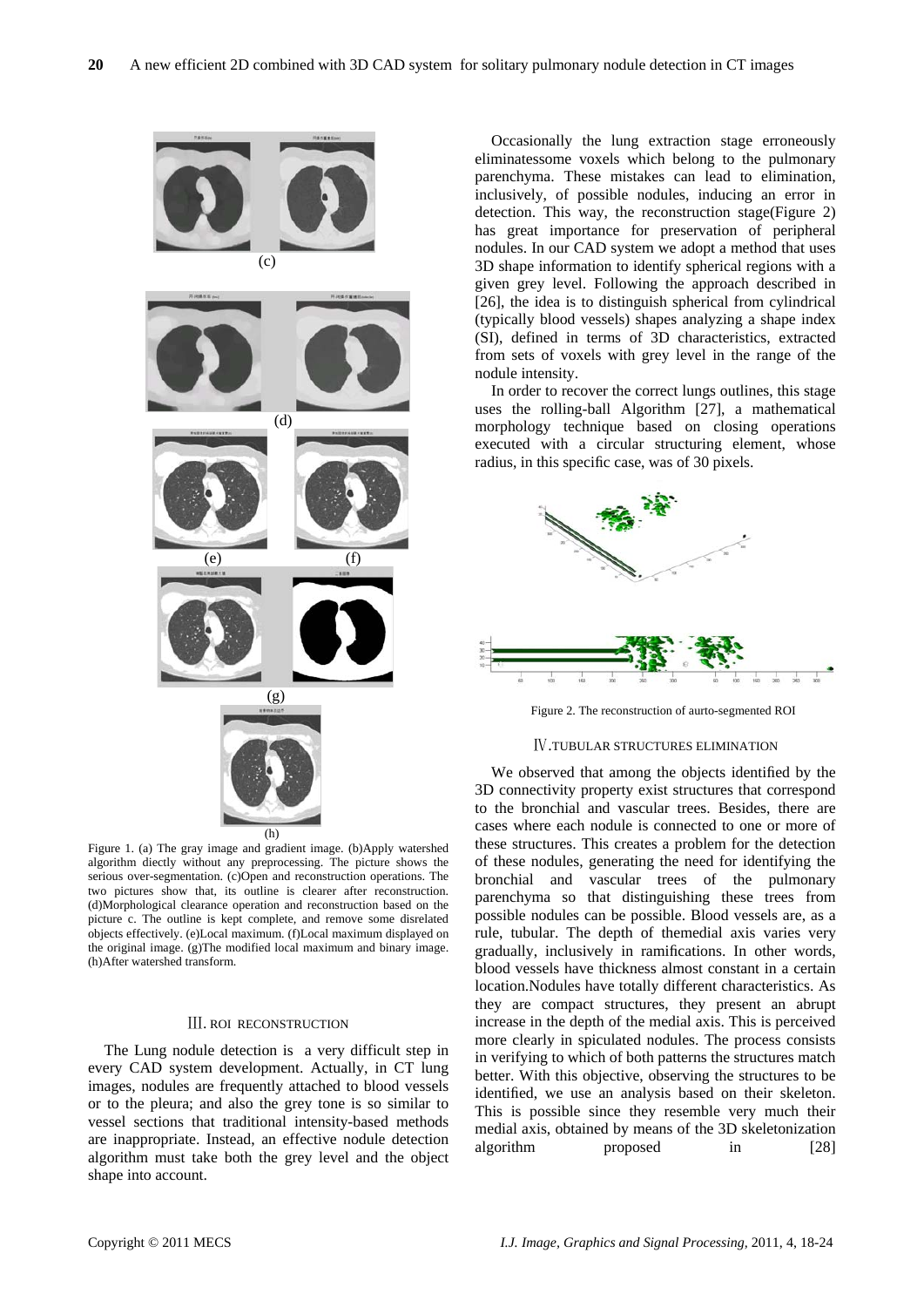

Figure.3 Analysis of the medial axis of some structures.

As an example of what has been said, one can notice in Figure.3(a) that the highlighted branch probably represents a blood vessel. The observation of the average depth of its medial axis on Figure.3(b) allows us to notice its low variation.

On the other hand, the structure indicated in Figure. $3(c)$ has great potential to be a nodule aggregated to a vessel. The same analysis on the average depth of the voxels of its skeleton indicates a very different pattern. As in Figure.3(d), we notice an abrupt increase of values fromthe nodule border, behavior that can be used for detection.

The bifurcations among the vessels possibly present an increase in the depth of the medial axle, but this increase, besides being small when compared with the diameter of the vessel, is gradual. On the other hand, in the case of aggregated nodules, the increase in the depth of the media axle is much more abrupt and intense. With the correct balance of cut off thresholds it is possible to come to a stage that results in few false positives or false negatives, with a good sensibility. Anyway, errors generally occur in this stage,making necessary the posterior stage of reducing false negatives and false positives, which, in our case, was based on SVM.



Figure.4 Tubular structures elimination

For each individual structure, the skeleton is calculated. fter that, all of its segments are scanned sequentially. During the scan of each segment the maximum value of

depth is elected and its neighborhood with the same pattern is also selected. The selection of the neighborhoodmust consider the verage depth of the adjacentmedial voxels and the variation rom one to another, in sequence.

After the region is selected, it is previously evaluated.Averylarge rate between the length of the selected part of the branch and its thickness clearly indicates a tubular region. However, a great thickness in relation to the length indicates a compact structure, possibly a nodule.

This process allows solving a difficult case of lung nodule detection, which is when they adhere to the pulmonary trees, making the correct delimitation of its bounds more difficult. The structureswith excessively affiliated shape to be a lung nodule are readily eliminated. The remaining structures are considered candidates to lung nodules and pass to the next stage. An example can be seen in Figure. $4(a)$  where we can notice a nodule connected to several blood vessels. Figure. 4(b), on theother hand, presents the same region after the elimination of these vessels.

# Ⅴ.FALSE POSITIVES REDUCTION

False positives reduction is the stage in which the detection is refined by eliminating the false lung nodules. For that, we used the support vectormachine (SVM) [29] previously trained to recognize the true nodules with basis on a series of descriptive characteristics. This work used characteristics commonly used in other works [30] and [31] with the same objective, but with new characteristics as well, especially developed for describing lung nodules and distinguishing them from other pulmonary structures.

The complete list of the studied characteristics is geometry (spherical disproportion, spherical density, pondered radial distance, sphericity, elongation, Boyce-Clark radial shape index), texture (contrast, energy, entropy, homogeneity, moment), histogram (average, standard deviation, skewness, kurtosis, energy, entropy), gradient (average, standard devia- tion, skewness, kurtosis, energy, entropy) and spatial (location of the candidate). The equations and details for all thosemeasurements can be found in [32] or in AppendixA. The set of characteristics extracted from every candidate origins a vector which characterizes them. As each characteristic, however, bears on one isolate aspect of the candidate, it occurs thatmany of themare in different units and frequently in disproportional scales.

To minimize the complexity of the model and speed up the process, we attempted to select a subset of characteristics which are more significant for classification. We empirically tested several subsets of characteristics and verified which one had the best performance. The starting model had 24 variables and after selecting the best subset, there were 8 variables left: geometry (spherical disproportion, spherical density), histogram (standard deviation, skewness, entropy), gradient (standard deviation, kurtosis), and spatial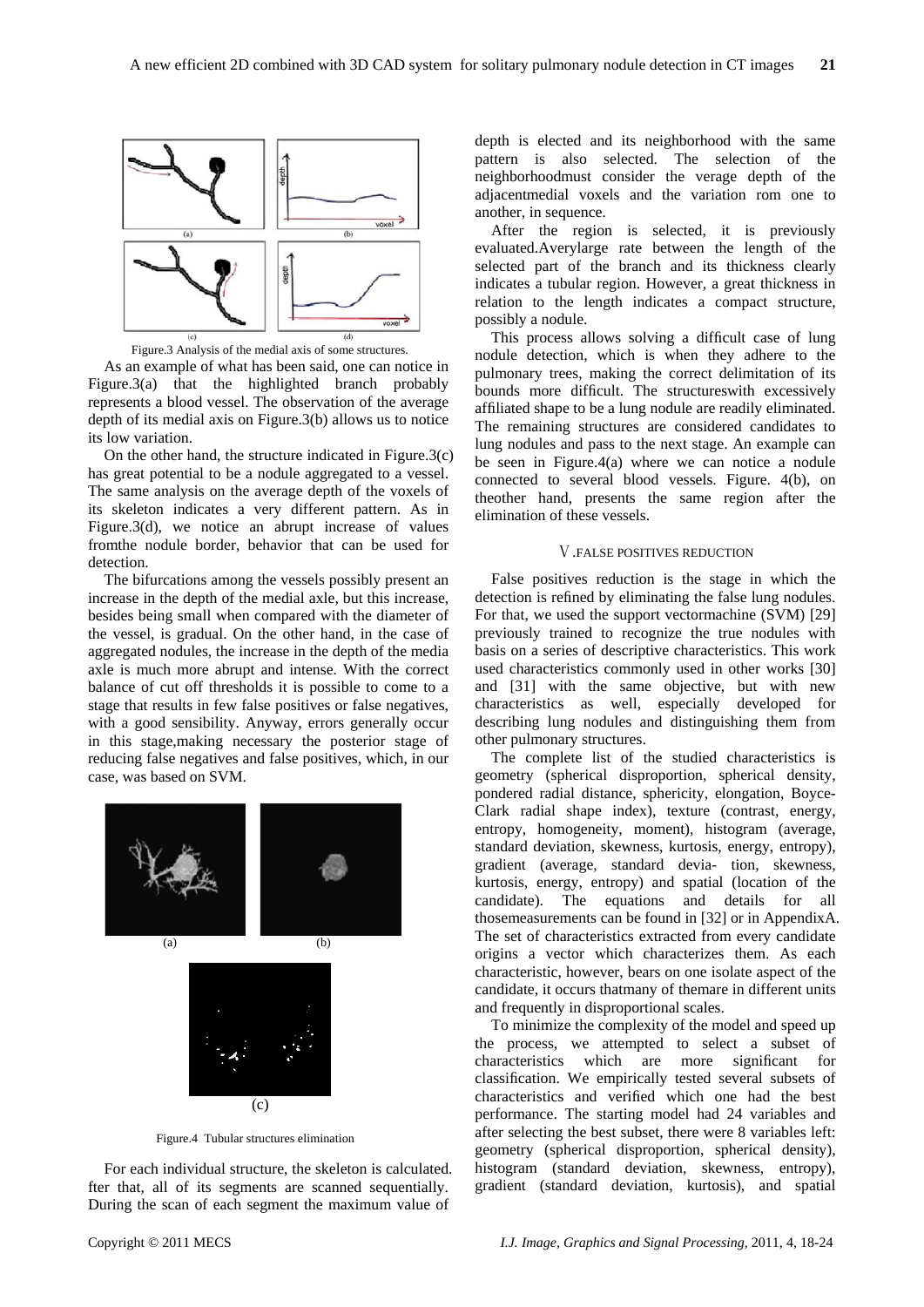(location of candidate). The adoption of the vector, such as obtained after calculating these characteristics would cause some of them to be overestimated by the SVM classifier due to the numerically greater value,while others, because they vary in smaller intervals, would be underestimated. This way, the characteristics vector must be normalized so that all the characteristics have the same representativeness.

After all candidates have been completely measured and described, each one by a normalized characteristics vector, these vectors are passed to the SVM, which uses the previous knowledge, obtained by the analysis of other seemingly cases, to identify the real nature of each candidate, recognizing them as lung nodules or as normal lung structures. As SVM kernel, we used the radial basis function. The library LIBSVM [33] was used for training and validation of the SVM classifiers. Fig. 2(g) shows the correct identification of a lung nodule among other normal lung structures which came from the previous stage. Fig. 2(h) presents the same nodule identified in the original tomography image by an arrow.



Figure.5 The final candidates after elimination the false nodulesubular

### Ⅵ.RESULTS AND DISCUSSION

Despite the common belief that 3D CAD methods can outperform 2D CAD methods in diagnosing solitary pulmonary odules, to the best of our knowledge, this property has never een investigated systematically. The efficiency/accuracy tradeoff of these methods has also never een studied. By combining orphometric and perfusion CT features, this work performs a omparative study for the 2Dand 3DCADmethods for SPNs.As emonstrated by the results of a series of experiments, the diagnostic performance metrics of the 3D method are consistently etter than those of the 2D method.Moreover, these differences re also statistically significant.

An important drawback of the 3D method is that it is computationally more intensive and complex than the 2D method. To combine the simplicity of the 2D method and the accuracy of the 3D method, our work proposes a twostage CAD approach for SPNs. The first stage uses the 2D method to segment nodules. By studying the sensitivity of the decision made by the 2D method to the classifier training error, this work introduces a criterion to estimate the reliability of the classification results made by the 2D method. To improve the computational efficiency and processing complexity, only the nodules that fail to pass this reliability test are sent to the second stage which differentiates nodules by the 3D method. The efficiency/accuracy tradeoff of this two-stage approach can be controlled by adjusting a parameter that characterizes the tolerance of the reliability test. Experimental results show, with a small loss of diagnostic performance, that the efficiency of the computerized diagnosing process can be improved significantly.

This work has restricted the number of features to two. A possible future research direction is to expand the scope using more features. In addition, to more rigorously verify the results obtained in this study, it may be valuable to repeat this work using a more comprehensive dataset.

Lung cancer, occuring in the greatest part of the world, has a considerable prevalence in Brazil. It is the second commoner kind of cancer among men and the forth commoner among women in most part of Brazilian regions.

Since precocious diagnosis represents a considerable increase in the patient's survival chances, the proposed methodology promotes this increase, as it is shown as a very useful tool for the specialist in the attempt to anticipatemore and more the nodule identification. Another point is that the public network of hospitals in some places suffers from the lack of specialists. The resources to increase the staff, however, are also limited. Redirecting qualified craft of the available specialists to less repetitive tasks may mean making better use of their skills. One step in that direction is to use the proposed methodology in the preliminary analysis of CT exams, being the specialist just in charge of validating the result.

Finally, the proposed methodology also is a financially attractive solution because it works on simple microcomputers,many of which are already available in the hospitals. Large investments in infrastructure would not be necessary for its implantation.

#### **REFERENCES**

[1] HeitzmanER. The role of computed tomography in the diagnosis and management of lung cancer: an overview. Chest 1986; 89(suppl 4): 237S–241S.

[2] HoweMA, Gross BH. CT evaluation of the equivocal pulmonary nodule. Comput Radiol 1987; 11: 61–67.

[3] HenschkeCI, McCauley DI, Yankelevitz DF, et al. Early Lung Cancer Action Project: overall design and findings from baseline screening. Lancet 1999; 354: 99–105. CrossRefMedlineWeb of Science

[4] YankelevitzDF, Reeves AP, Kostis WJ, Zhao B, Henschke CI. Small pulmonary nodules: volumetrically determined growth rates based on CT evaluation. Radiology 2000; 217: 251–256.

[5] ormanns D, Fiebich M, Saidi M, Diederich S, Heindel W. Automatic detection of pulmonary nodules at spiral CT: clinical application of a computer-aided diagnosis system. Eur Radiol2002; 12: 1052 -1057.

[6] McNitt-Gray M. Lung nodules and beyond: approaches, challenges and opportunities in thoracic CAD. Int Congr Ser 2004;1268:896–901.

[7] Li Q, Li F, Suzuki K, Shiraishi J, Abe H, Engelmann R, et al. Computer-aided diagnosis in thoracic CT. Semin Ultrasound CT MR 2005;25(5):357–63.

[8] McNitt-GrayMF,WyckoffN, Sayre JW,Goldin JG,AberleDR. The effects of co-occurrence matrix based texture parameters on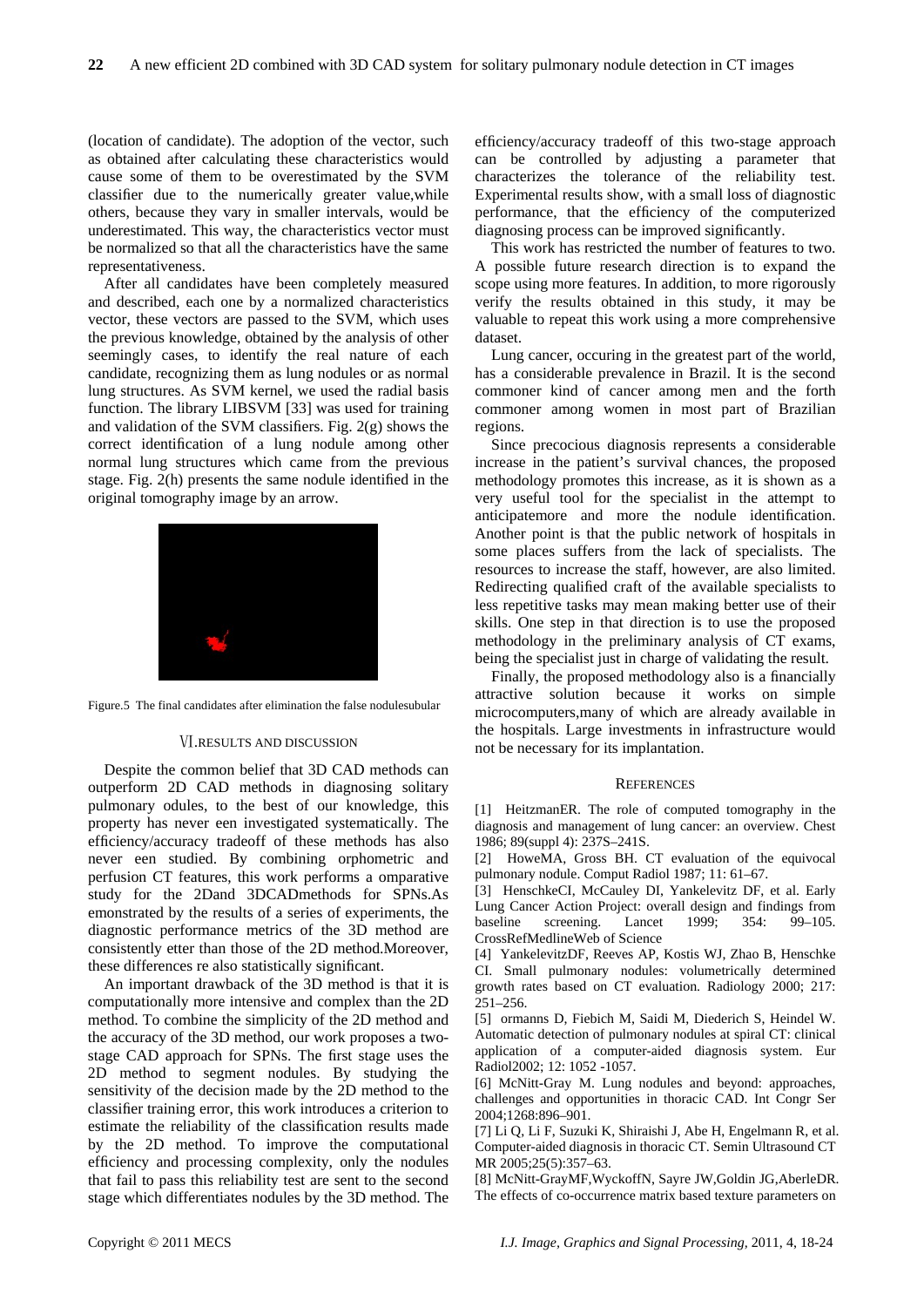the classification of solitary pulmonary nodules imaged on computed tomography. Comput Med Imaging Graph 1999;23(6):339–48.

[9] YiCA, LeeKS,KimEA,Han J,KimH,KwonOJ, et al. Solitary pulmonary nodules: dynamic enhanced multi-detector row CT study and comparison with vascular endothelial growth factor andmicrovessel density. Radiology 2004;233(1):191–9.

[10] Jeong YJ, Lee KS, Jeong SY, Chung MJ, Shim SS, Kim H, etal. Solitary pulmonary nodule: characterization with combined wash-inand washout features at dynamic multi-detector row CT. Radiology 2005;237(2):675–83.

[11] Suzuki K, Li F, Sone S, Doi K. Computer-aided diagnostic scheme for distinction between benign and malignant nodules in thoracic low-dose CT by use of massive training artificial neural network. IEEE Trans Med Imag 2005;24(9):1138–50.

[12] Fuchs TOJ, Kachelriess M, Kalender WA, Fast volume scanning approaches by X-ray-computed tomography. In: Proc IEEE Comput Soc Bioinform Conf; 2003;91(10). p. 1492–502.

[13] Kanazawa K, Kawata Y, Niki N, Satoh H, Ohmatsu H, Kakinuma R, etal. Computer-aided diagnosis for pulmonary nodules based on helical CT images. Comput Med Imaging Graph 1998;22(2):157–67.

[14] Kawata Y, Niki N, Ohmatsu H, Moriyama N. Examplebased assisting approach for pulmonary nodule classification in three-dimensional thoracic computed tomography images. Acad Radiol 2003;10(12):1402–15.

[15] Awai K, Murao K, Ozawa A, Nakayama Y, Nakaura T, Liu D, et al. Pulmonary nodules: estimation ofmalignancy at thinsection helical CT-effect of computer-aided diagnosis on performance of radiologists. Radiology

2006;239(1):276–84.

[16] Mori K, Niki N, Kondo T, Kamiyama Y, Kodama T, Kawada Y, et al.Development of a novel computer-aided diagnosis system for automatic discrimination of malignant from benign solitary pulmonary nodules on thin-section dynamic computed tomography. J Comput Assist Tomogr 2005;29(2):215–22.

[17] Shah SK, McNitt-Gray MF, Rogers SR, Goldin JG, Suh RD, Sayre JW, et al. Computer aided characterization of the solitary pulmonary nodule using volumetric and contrast enhancement features. Acad Radiol 2005;12(10):1310–9.

[18] Petkovska I, Shah SK, McNitt-Gray MF, Goldin JG, Brown MS, Kim HJ, et al. Pulmonary nodule characterization: a comparison of conventionalwith quantitative and visual semiquantitative analyses using contrast enhancement maps. Eur J Radiol 2006;59(2):244–52.

[19] Yeh C, Lin C-L, Wu M-T, Yen C-W, Wang J-F. A neural network based diagnosis method for characterizing solitary pulmonary nodules. Neuro computing 2008, doi:10.1016/j.neucom.2007.11.009.

[20] Hu S, Hoffman EA, Reinhardt JM. Automatic lung segmentation for accurate quantitation of volumetric x ray CT images. IEEE Trans Med Imag2001;20(6):490–8.

[21] Armato SG 3rd, MacMahon H. Automated lung segmentation and computer-aided diagnosis for thoracic CT scans. Int Congr Ser 2003; 1256:977–82.

[22] Kuhnigk JM, Dicken V, Bornemann L, Bakai A,Wormanns D, Krass S, etal. Morphological segmentation and partial volume analysis for volumetry of solid pulmonary lesions in thoracic CT scans. IEEE Trans Med Imag 2006;25(5):417–34. [23] Reeves AP, Chan AB, Yankelevitz DF, Henschke CI, Kressler B, Kostis WJ. On measuring the change in size of pulmonary nodules. IEEE Trans Med Imag 2006;25(4):435–50. [24] H.P.Ng, S.H.ong, K.W.C.Foong, P.S.Goh, and W.L.Nowinski, "Medical image segmentation using K-means clustering and improver watershed algorithm," in Proc. IEEE

Southwest Symposium on Image Analysis and Interpretation, pp.61-65, 2006.

[25] V. Grau, A. U. J. Mewes, M. Alcañiz, R. Kikinis and S. K. Warfield, "Improved Watershed Transform for Medical Image Segmentation Using Prior Information", IEEE Transactions on Medical Imaging, Vol. 23, No. 4, April 2004

[26] ormanns D, Fiebich M, Saidi M, Diederich S, Heindel W. Automatic detection of pulmonary nodules at spiral CT: clinical application of a

computer-aided diagnosis system. Eur Radiol2002; 12: 1052 - 1057.

[27] M.N. Gurcan, B. Sahiner, N. Petrick, H.P. Chan, E.A.Kazerooni, P.N. Cascade, L.M. Hadjiiski, Lung nodule detection on thoracic computed tomography images: preliminary evaluation of a computer-aided diagnosis system, Medical Physics (2002) 2552–2558.

[28] J.R.F. da Silva Sousa, Metodologia Automatica para Deteccao de Nodulos Pulmonares, Master's Thesis, Universidade Federal do Maranhao, 2007.

[29] V.N. Vapnik, Statistical Learning Theory, Wiley-Interscience, ISBN: 0471030031, URL [http://www.amazon.ca/exec/obidos/redirect?tag=citeulike0](http://www.amazon.ca/exec/obidos/redirect?tag=citeulike0420&path=ASIN/0471030031,1998) [420&path=ASIN/0471030031,1](http://www.amazon.ca/exec/obidos/redirect?tag=citeulike0420&path=ASIN/0471030031,1998)998.

[30] G. Agam, S.G.A. Iii, C. Wu, Vessel tree reconstruction in thoracic CT scans with application to nodule detection, IEEE Transactions on Medical Imaging 24 (4) (2005) 486–499.

[31] K. Peldschus, P. Herzog, S.A. Wood, J.I. Cheema, P. Costello, U.J. Schoepf, Computer-aided diagnosis as a second reader: spectrum of findings in CT studies of the chest interpreted as normal, Chest 128 (2005) 1517–1523.

[32] J.R.F. da Silva Sousa, Metodologia Automatica para Deteccao de Nodulos Pulmonares, Master's Thesis, Universidade Federal do Maranhao, 2007.

[33] S. Chang, H.D. Emoto, L.A. Metaxas, Pulmonary micronodule detection from 3-D chest CT, Lecture Notes in Computer Science-Medical Image Computing and Computer-Assisted Intervention 3217 (2004) 821–828.

[34] X. Lu, G.-Q. Wei, J.Z. Qian, A.K. Jain, Learning-based pulmonary nodule detection from multislice CT data, CARS (2004) 1356.

[35] W. Mousa, M. Khan, Lung nodule classification utilizing support vector machines, in: ICIP02, III, 2002, pp. 153-156.

[36] J.R.F. da Silva Sousa, Metodologia Automatica para Deteccaode Nodulos Pulmonares, Master's Thesis, Universidade Federal do Maranhao, 2007.

[37] K. Suzuki, Z. Shi, J. Zhang, Supervised enhancement of lung nodules by use of a massive-training artificial neural network (MTANN) in computer-aided diagnosis (CAD), in: ICPR08, 2008, pp. 1–4.

[38] S.-C.B. Lo, L.-Y. Hsu, M.T. Freedman, Y.M.F. Lure, H. Zhao, Classification of lung nodules in diagnostic CT: an approach based on 3-D vascular features, in: Nodule Density Distributions, and Shape Features, The International Society for Optical Engineering, Presented at the Society of Photo-Optical Instrumentation Engineers (SPIE) Conference, San Jose, California -EUA, 2003, pp. 183–189.

[39] X. Zhang, G. McLennan, E.A. Hoffman, M. Sonka, Computerized detection of pulmonary nodules using cellular neural networks in CT images, in: Medical Imaging 2004: Image Processing, San Diego, CA, USA, 2004.

[40] A. Farag, A. El Baz, G. Gimel'farb, R. Falk, Detection and recognition of lung nodules in spiral CT images using deformable templates and Bayesian post-classification, in: ICIP04 V, 2004, pp. 2921–2924.

[41] C.C. McCulloch, R.A. Kaucic, P.R. Mendonca, D.J. Walter, R.S. Avila, Model-based detection of lung nodules in computed